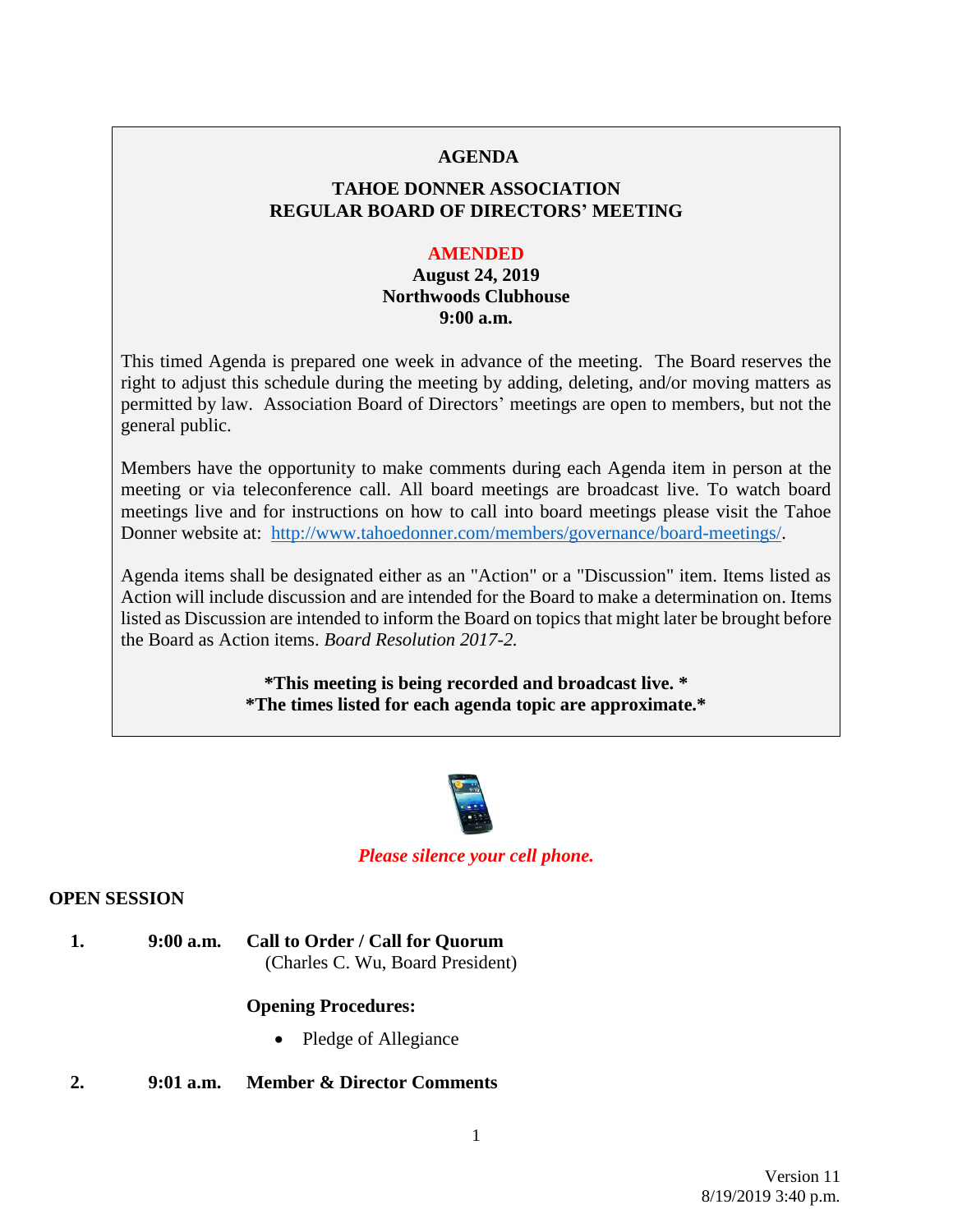Property owners' comments are welcomed at this time for matters not on the agenda and are limited to three minutes. However, members may submit additional comments by email to the Board at [board@tahoedonner.com.](mailto:board@tahoedonner.com) The Board president will recognize members to comment on agenda items as they occur. Members will have the option of making comments during the meeting in person, or via teleconference call. Members are requested to identify themselves and to include Unit and Lot Number or Tahoe Donner address. Directors and Staff are limited by law to brief responses and clarifying questions to matters not on the agenda. Directors may request Staff to report back to the Board concerning such matters and place the matter on a future Board agenda.

Board meetings are defined by the Davis-Stirling Act as a gathering of a majority of directors at the same time and place to "hear, discuss, or deliberate upon any item of business that is within the authority of the Board." (Civ. Code §4090.) A Board meeting is a meeting of the corporation's Board of Directors' to conduct business of the corporation.

#### **3. 9:05 a.m. Action: Consent Calendar**

All items listed under the Consent Calendar are considered to be routine and will be approved by one motion. There will be no separate discussion of these items unless a member of the Board requests a specific item to be removed from the Consent Calendar for separate action. Any item so removed will be taken up following the motion to approve the remainder of the Consent Calendar.

- July 27, 2019, Meeting Minutes
- Executive Session Report
	- o July 27, 2019
	- o July 28, 2019
	- o August 2, 2019
	- o August 19, 2019
	- o August 23, 2019
- 5501 June Report
- Update banking signature cards
- Quarterly Fraud Prevention Policy Report
- Member Letters to the Board of Directors
- Tahoe Donner Ladies Play 9 Golf Club New Club

#### **4. 9:10 a.m. Committee / Task Force Reports**

The Board of Directors will review the Committee / Task Force written minutes and reports as a routine monthly procedure, with no board discussion or action anticipated. Specific request from chairs for board Action or Discussion will be agenized as separate topics. Routine committee membership adjustments will be placed on the consent calendar.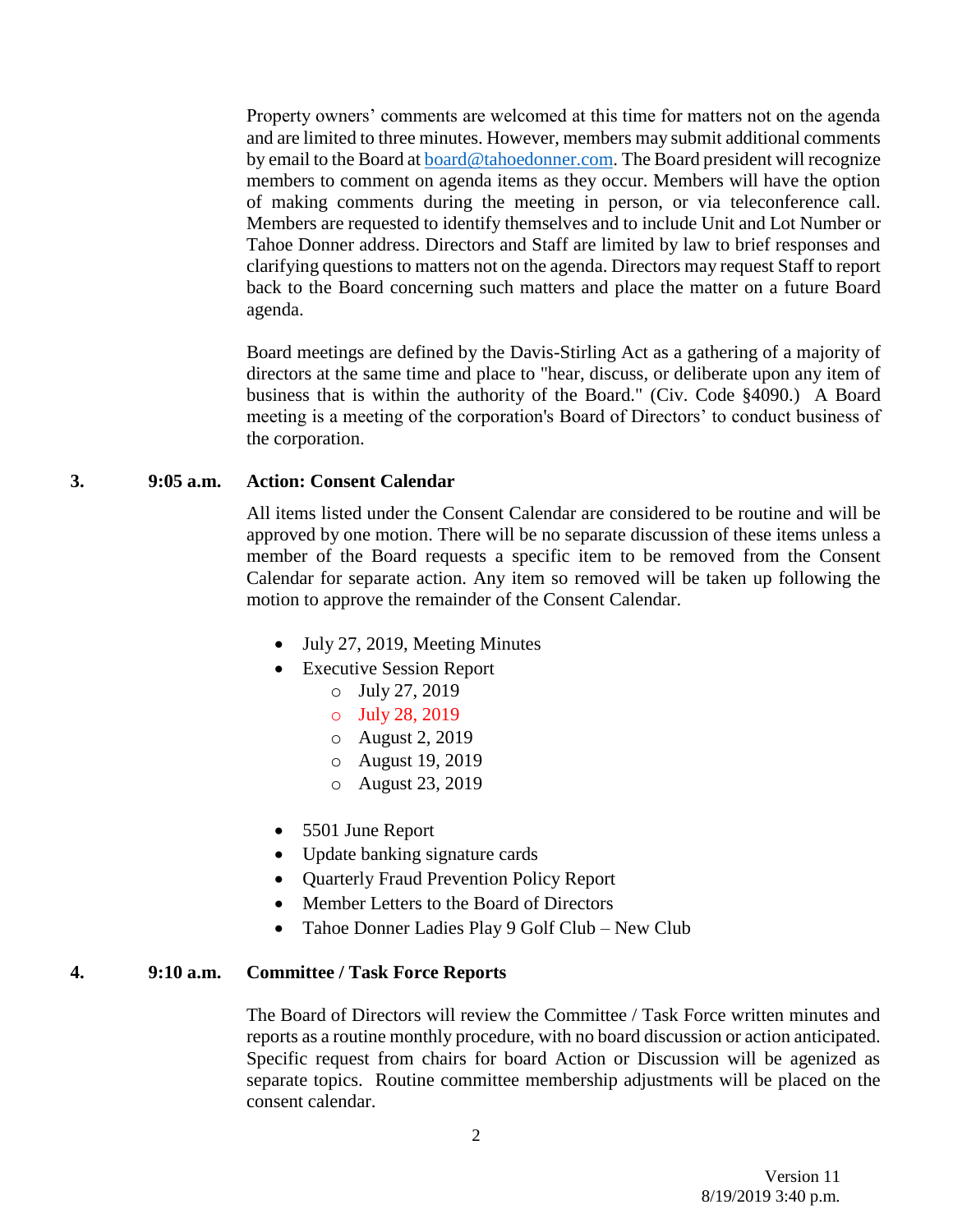- Architectural Standards Committee
- Covenants Committee
- Elections Committee
- Finance Committee
- General Plan Committee
- Tahoe Donner Giving Fund Committee

## **5. 9:15 a.m. Action: Event Tent**

The Board will discuss the Event Tent. The Board has received member complaints about the noise from events at the tent. The Board will hear management's response to those complaints and the financial implications of modifying or eliminating tent operations. The Board may thereafter direct the General Manager to take action on the full range of options to limit or eliminate the noise from events at the tent. The options include, but are not limited to: modifying the type of music allowed; modifying the sound amplification allowed; reducing the use of the tent by restricting future bookings of the tent to members only; and closing the tent to all future bookings.

# **6. 9:35 a.m. Action: Fire Camera**

(Annie Rosenfeld, Director of Rick Management and Real Property and Director Jennifer Jennings)

The Board of Directors will discuss the benefits and costs of installing a fire camera as part of the ALERTWildfire network on Tahoe Donner property. The Board may approve the expenditures and agreements necessary for the installation of a camera.

### **7. 9:50 a.m. Action: Proposed Increase in Covenant Violation Fines** (Annie Rosenfeld, Director of Rick Management and Real Property and Fred Zapponi, Covenants Committee)

The Board of Directors will consider increasing the fine amounts for violating Tahoe Donner's Covenants. The 45 day notice was issued in January 2019. The Board may take action to reject, modify or adopt the proposed fine increases.

# **8. 10:10 a.m. BREAK**

**9. 10:20 a.m. Action: Golf Course Maintenance Workshop Golf Workshop w/GPC Golf Committee, men's golf club representatives, women's golf club representatives, Management and Board of Directors** (Robb Etnyre, General Manager)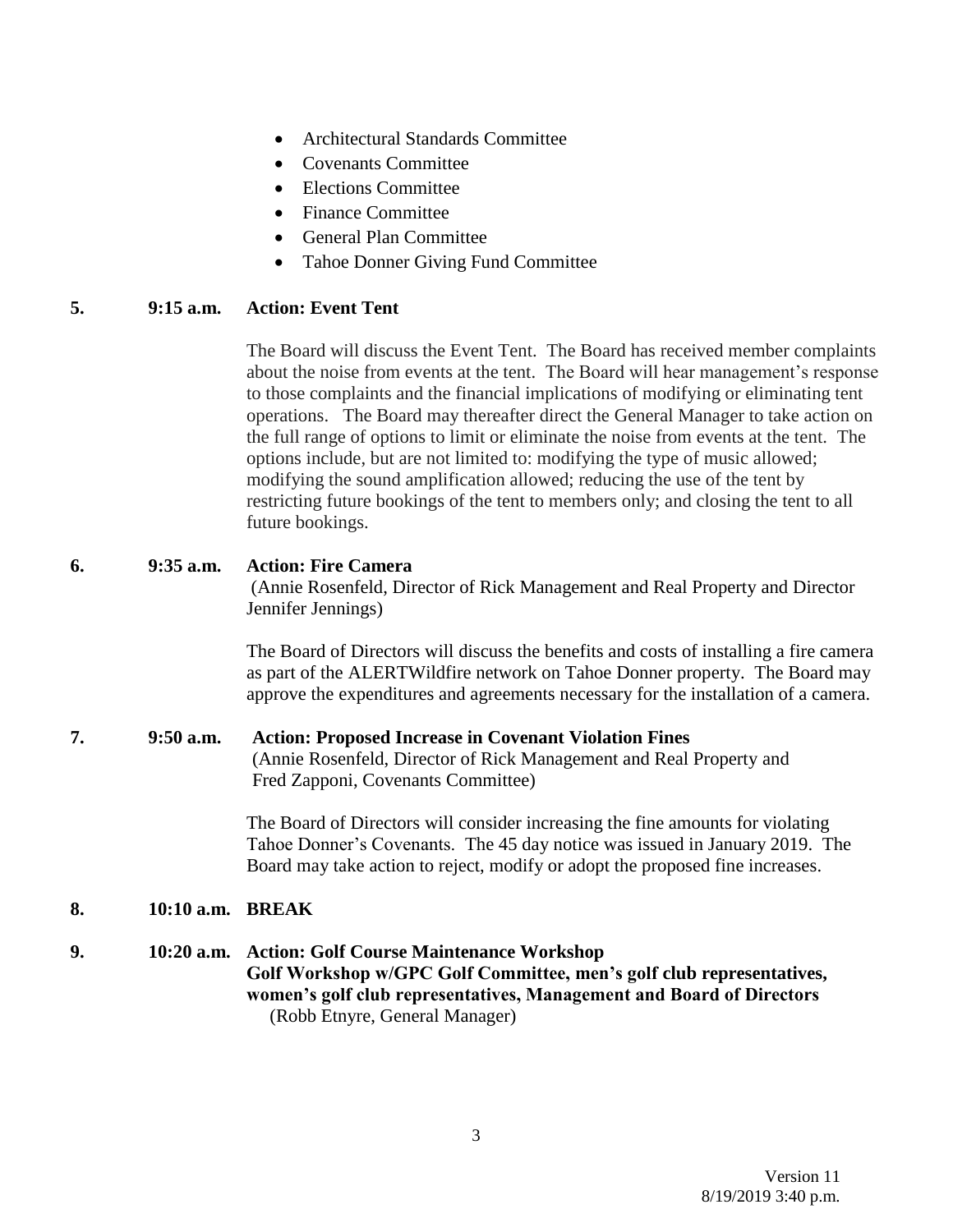| management. The Board may approve the expenditures and agreements as well as<br>golf pricing necessary for better maintenance of the golf course.       |
|---------------------------------------------------------------------------------------------------------------------------------------------------------|
| 10:50 a.m. Discussion: 2019/2020 Winter Season Pass, Programs and Group Rates<br>(Michael Salmon, Director of Finance and Accounting)                   |
| The Board of Directors will discuss and consider approving 2019/2020 winter season                                                                      |
| (Michael Salmon, Director of Finance and Accounting)                                                                                                    |
| The Board of Directors will review and provide insights to aid the Finance<br>Committee in performing their duties to rank auditors.                    |
| <b>Discussion: Budget Objectives Workshop</b><br>(Michael Salmon, Director of Finance and Accounting)                                                   |
| 11:45 a.m. Action: Employee Health Insurance Coverage Renewal/Update for 2020<br>(Tom Knill, Director of Human Resources)                               |
| The Board of Directors will discuss and consider approving Tahoe Donner employee<br>health insurance coverage renewal/update for 2020.                  |
|                                                                                                                                                         |
| All members are invited to join the Board of Directors for lunch. The Board Meeting<br>will resume promptly at 12:30 p.m. to item 15 Executive Session. |
|                                                                                                                                                         |
| The Board is allowed to meet in "executive session" to discuss certain topics                                                                           |
| The Board of Directors plan to meet in Executive Session to discuss the following:                                                                      |
| <b>Approval of Executive Session Minutes</b>                                                                                                            |
|                                                                                                                                                         |